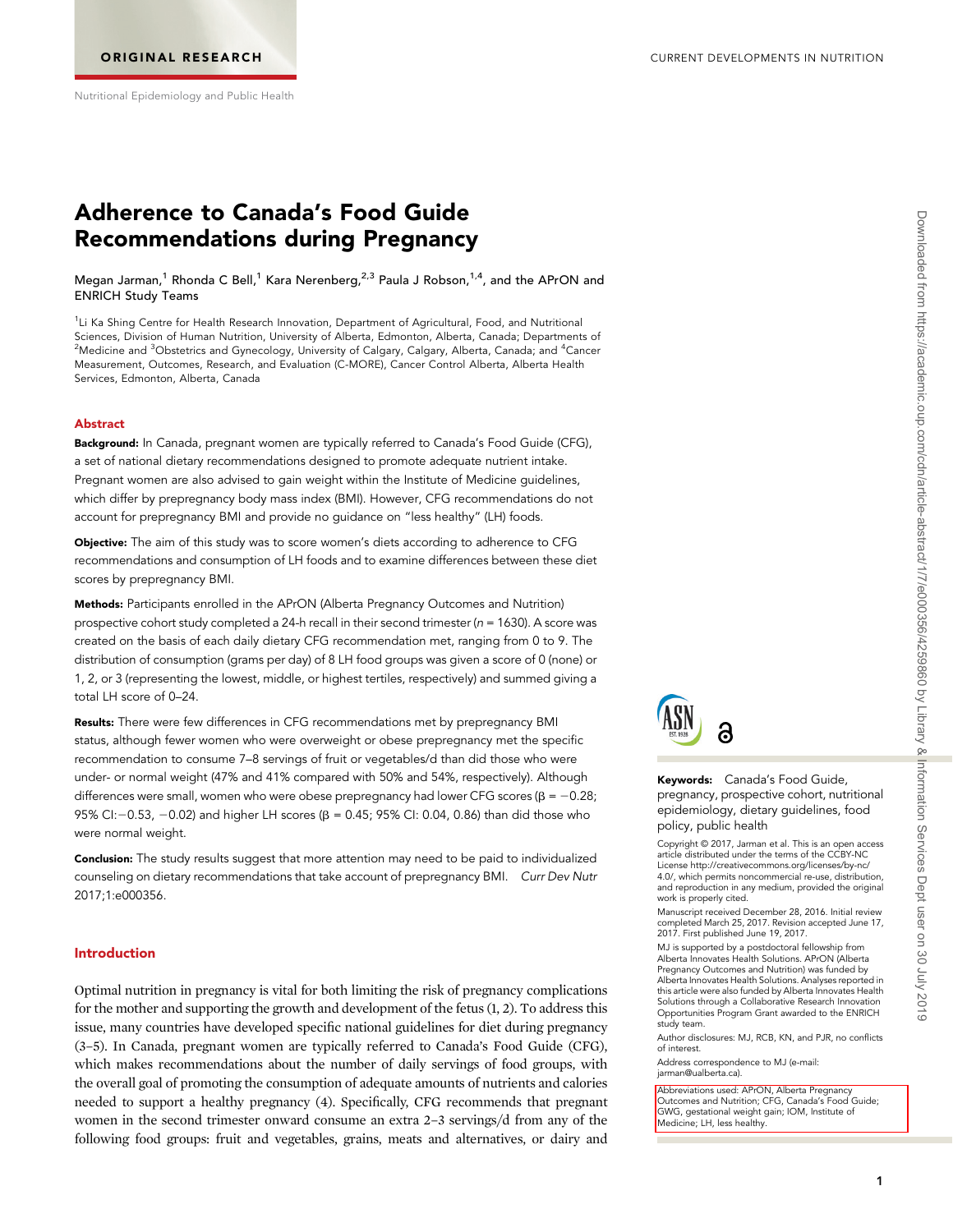alternatives, in addition to the dietary recommendations for nonpregnant women. CFG offers little directed guidance on the consumption of less-healthy (LH) foods, defined in CFG as "foods and beverages high in calories, fat, sugar or salt" other than stating that these foods should be "limited" (4).

In addition to providing adequate micronutrients, Health Canada also recommends following CFG in order to achieve healthy gestational weight gain (GWG) (6). GWG outside of recommended target ranges is associated with adverse outcomes for both the mother and infant during pregnancy and the postpartum periods (7–11). Recent studies in North America and Europe have shown that excessive GWG is more common than inadequate weight gain (7, 12). As a strategy to improve pregnancy outcomes for the mother and offspring, Health Canada adopted and disseminated the 2009 US Institute of Medicine (IOM) recommendations for GWG in 2010 (6). These evidence-based recommendations provide optimal ranges of total and weekly rates of GWG according to a woman's prepregnancy BMI category. Total GWG recommendations are as follows: 12–18 kg for underweight, 11.5–16 kg for normal weight, 7–11.5 kg for overweight, and 5–9 kg for obese women.

Promoting adherence to dietary guidelines in pregnant women with no known complications is challenging at a clinical level, because clinicians must help women balance their need for additional calories and specific nutrients with overall pregnancy weight gain. In addition, although the IOM GWG guidelines (6) differ according to prepregnancy BMI, in Canada the CFG recommendations are universal, with a tacit assumption that all women need to increase their food intake to meet the metabolic demands of pregnancy and fetal development from the second trimester onward. If women are expected to gain different amounts of weight during pregnancy, it would be necessary for their food intake to also differ according to their prepregnancy BMI status (13).

To the best of our knowledge, there are no published studies that have explored women's adherence to CFG recommendations during pregnancy, and whether adherence differs by prepregnancy BMI status. To address this gap, we examined data from a prospective cohort of pregnant women in Alberta, Canada (14), to 1) create a simple score to examine their diets according to adherence to CFG recommendations during the second trimester of pregnancy and to create a second score to account for consumption of LH foods, 2) examine factors associated with both CFG adherence and the consumption of LH foods, and 3) examine these diet scores according to prepregnancy BMI status.

# Methods

### Study design and population

The Alberta Pregnancy Outcomes and Nutrition (APrON) study is a prospective cohort study that followed women during pregnancy and postpartum and their infants, with an overarching goal of assessing the impacts of nutrition on pregnancy-related outcomes. Participants were recruited through advertisements in the media and in physicians' offices in Calgary and Edmonton, Alberta, between May 2009 and November 2012. Women aged  $\geq$ 16 y and at <27 wk of gestation were eligible for inclusion. Women were excluded if they were unable to answer questions in English or if they planned to move out of the region during the timeline of the study. Women who provided written informed consent were invited to attend a study center once in each trimester after enrollment and once postpartum at  $\sim$ 3 mo after delivery. More detailed descriptions of participant recruitment and study protocols have been published elsewhere (14). Research ethics board approval for the APrON study was obtained from the Health Research Ethics Boards at the University of Alberta and the University of Calgary.

#### Procedure

Upon enrollment, participants completed questionnaires including information on prepregnancy weight, age, parity, marital status, ethnicity, family income, and education. Questions on demographic characteristics were adapted from the 2004 Canadian Community Health Survey (15). At each study visit, trained staff measured participants' weight to the nearest 0.01 kg (Healthometer Professional 752KL) and height to the nearest 0.001 m (Charder HM200P Portstad Portable Stadiometer). Prepregnancy BMI was calculated by using self-reported prepregnancy weight and measured height. BMI (in  $\text{kg/m}^2$ ) values were classified as underweight (<18.5), normal weight (18.5 to  $\lt$ 25), overweight (25 to  $\lt$ 30), or obese  $(\geq 30)$ . The self-reported highest weight during pregnancy was recorded at the postpartum visit to calculate total GWG.

#### Dietary assessment

For the purpose of this study, only dietary data collected in the second trimester were used, because the CFG pregnancy-specific recommendations are relevant from the second trimester onward. Each woman completed one 24-h recall in her second trimester. During the recall, women were asked to report every food and beverage that they had consumed during the previous day, including details concerning cooking methods, location and time of eating, and food brand names. To prompt accurate recall, the multi-pass method was used. Portion sizes were estimated with the aid of pictures. Information from the recalls was converted to intakes of nutrients and foods as grams per day.

## Calculating CFG scores

Intakes of the foods included in each of the recommendations were summed and categorized according to CFG recommendations as follows: total fruit and vegetables, green vegetables, orange vegetables, total grains, whole grains, total dairy, reduced-fat milk, and meat and alternatives. A score of 1 was given for each of the following daily recommendations that were met: 7–8 servings of fruit and vegetables, making  $\geq$ 1 serving of fruit and vegetables a green vegetable and  $\geq$ 1 serving of fruit and vegetables an orange vegetable, 6–7 servings of grain products, making  $\geq$  3–4 servings a whole-grain product, 2 servings of milk or alternatives, choosing reduced-fat milk, and 2 servings of meat and alternatives. Details of the scoring system are presented in **Table 1.** For women aged  $\langle 19 \text{ y } (n = 21) \rangle$ , a score of 1 was given for the consumption of 3–4 servings of milk and alternatives, which is the recommendation for the age group of 16–18 y. An additional score of 1 was given when a woman of any age reported the consumption of an extra 2–3 servings of any food group, as per pregnancy-specific recommendations. Scores were summed to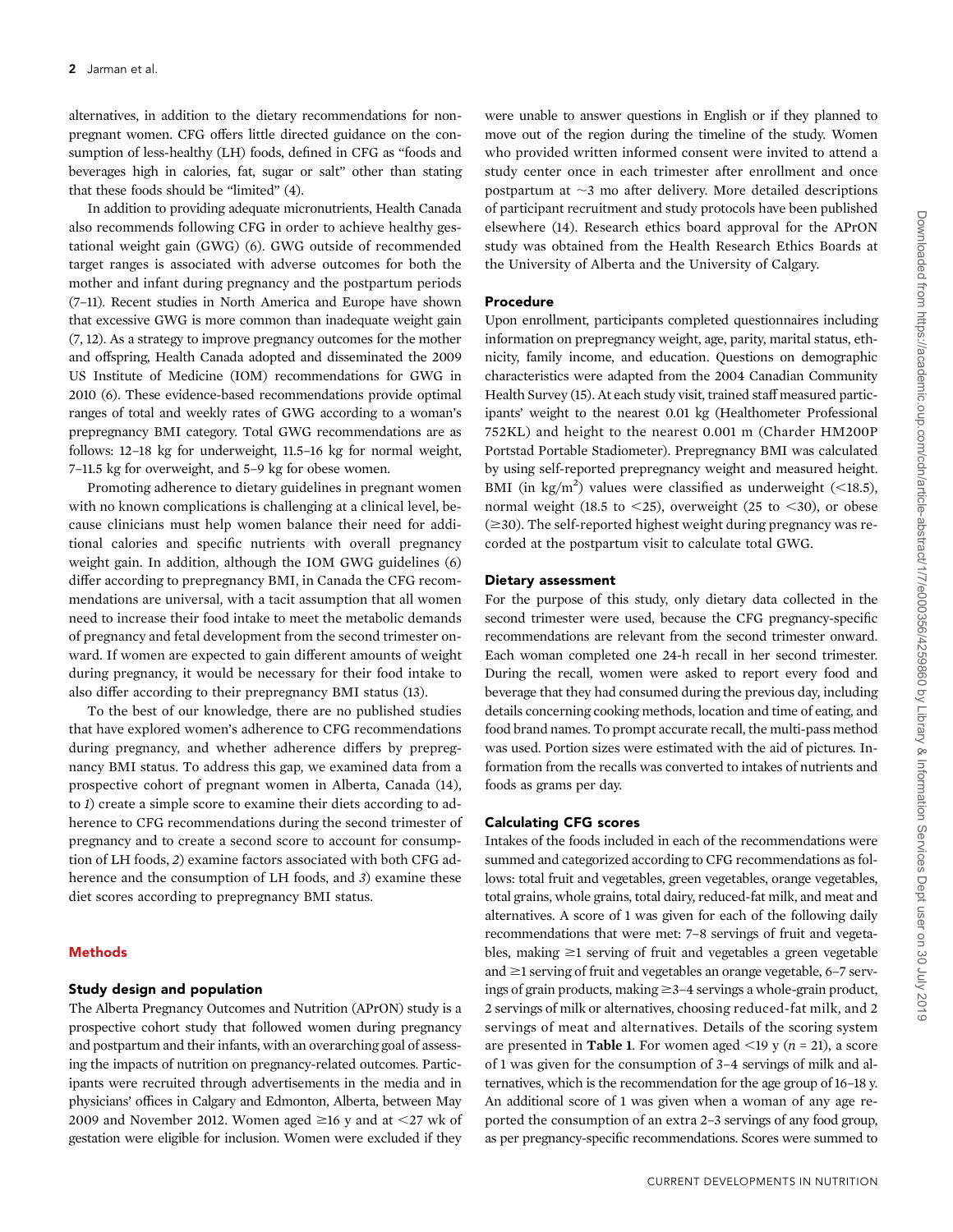|  | <b>TABLE 1</b> Method for calculating the CFG adherence score <sup>1</sup> |  |  |  |  |  |
|--|----------------------------------------------------------------------------|--|--|--|--|--|
|--|----------------------------------------------------------------------------|--|--|--|--|--|

|                                                  | Score                         |                           |  |  |  |
|--------------------------------------------------|-------------------------------|---------------------------|--|--|--|
| <b>CFG</b> recommendation                        | Not meeting<br>recommendation | Meeting<br>recommendation |  |  |  |
| 7-8 servings fruit and vegetables/d              |                               |                           |  |  |  |
| $\geq$ 1 vegetable is an orange vegetable        |                               |                           |  |  |  |
| $\geq$ 1 vegetable is a dark-green vegetable     |                               |                           |  |  |  |
| 6-7 servings grains/d                            |                               |                           |  |  |  |
| $\geq$ 3-3.5 servings of grains are whole grains |                               |                           |  |  |  |
| 2 servings milk and alternatives/d               |                               |                           |  |  |  |
| Choosing reduced-fat milk                        |                               |                           |  |  |  |
| 2 servings meat and alternatives/d               |                               |                           |  |  |  |
| Include 2-3 extra servings from any food group   |                               |                           |  |  |  |

<sup>1</sup>The total for each recommendation was summed to give an overall score that directly relates to the number of CFG recommendations being met. A score of 0 represents none of the recommendations being met, a score of 1 represents meeting one of the recommendations, and a score of 9 represents meeting all 9 of the quantifiable recommendations. CFG, Canada's Food Guide.

produce a total score between 0 and 9 for each woman, where 9 represented meeting all of the daily food-group recommendations for a pregnant woman from her second trimester onward. A binary approach to creating the score was adopted due to its ease of interpretation and transferability to other studies of adherence to national dietary guidelines. There were 4 dietary CFG recommendations relating to frequency of food consumption that could not be scored because we used a single 24-h recall as our dietary assessment tool, and it was not possible to quantify statements such as "often." These included the following: "choose whole fruits and vegetables more often than juice," "have 30–45 mL vegetable oil," "choose meat alternatives such as beans and tofu often," and "have 2 portions of fish per week."

# Calculating the LH food score

CFG recommends "avoiding less-healthy food," but given that no specific recommendations for serving sizes of LH foods exist in CFG, our procedure for scoring their consumption differed from that created for the CFG score. To classify LH foods, we grouped foods from the 24-h recall into the following groups: high-energy soft drinks, chips, fries, puddings and desserts, candy and chocolate, cakes and cookies, pancakes and waffles, and hot chocolate. These food groups were chosen because they have previously been identified as energy-dense, nutrient-poor foods (16). Distributions of intakes (grams per day ) for each of the 8 food groups were divided into tertiles. For each of the 8 LH food groups, a score of 0 was given for no consumption, a score of 1 was given if women were in the lowest third for consumption, a score of 2 if in the middle third for consumption, and a score of 3 if in the highest third for consumption. Scores from the 8 LH food groups were summed to give an overall LH diet score of between 0 and 24, where a score of 0 represented the intake reported by a woman who did not consume any foods from the 8 LH food groups and a score of 24 represented the intake of a woman who was in the highest tertile for the consumption of all 8 of the LH food groups.

# GWG

Total GWG was calculated by subtracting prepregnancy body weight from the highest body weight during pregnancy (both measures were self-reported). In cases in which participants did not

report their highest body weight, we calculated total GWG by using the highest measured weight in the third trimester  $(n = 248; 12\%)$ .

# Statistical analysis

For adherence to IOM GWG guidelines, within each prepregnancy BMI group, women were categorized as "below" if they gained less than the lower limit of the recommended amount of total weight, "met" if they gained within the recommended weight range, or "above" if they exceeded the upper limit of the recommended amount of weight gain. Mean  $\pm$  SD CFG and LH scores were evaluated by prepregnancy BMI status. Proportions of women who consumed the recommended number of servings of each food group included in CFG stratified by prepregnancy BMI were calculated. Proportions of women meeting any of the 9 dietary recommendations, stratified by prepregnancy BMI, were calculated. Linear regression models were used to assess characteristics associated with both CFG and LH scores. Models were mutually adjusted for the other exposures of interest, and  $P < 0.05$  was considered significant. All of the analyses were carried out by using Stata version 14.0 (StataCorp) (17).

# **Results**

A total of 2189 women were recruited to the APrON study. For the purposes of this study, we included 1630 women with term, singleton pregnancies who had complete dietary, demographic, and prepregnancy weight data. Baseline characteristics stratified by prepregnancy BMI are presented in Table 2. The majority of women had attained a university-level education (71%), were married or cohabiting (96%), and had a yearly household income of  $>$ \$100,000 (58%). Just over half of the women were pregnant with their first child (56%) and very few smoked during pregnancy (1%). In total, 26%, 40%, 71%, and 66% of women who were underweight, normal weight, overweight, and obese prepregnancy exceeded GWG guidelines, respectively.

In this group of pregnant women, CFG scores ranged from 0 to 8, with a mean  $\pm$  SD score of 3.2  $\pm$  1.6, indicating that few women came close to meeting CFG daily dietary recommendations. Women with a normal prepregnancy BMI had marginally higher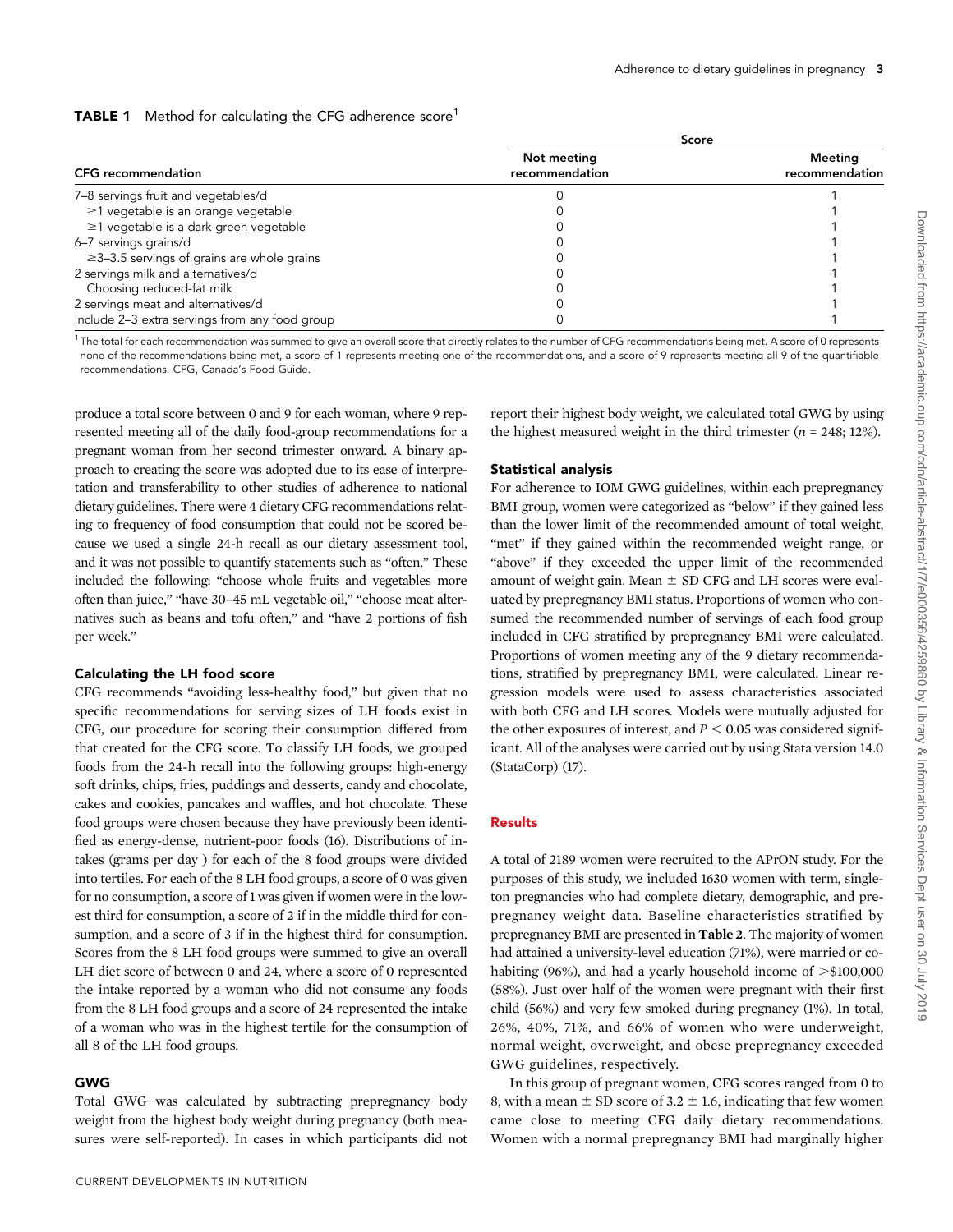| Characteristics                             | All<br>$(n = 1630)$ | Underweight<br>$(n = 56)$ | Normal weight<br>$(n = 1056)$ | Overweight<br>$(n = 343)$ | Obese<br>$(n = 175)$ |
|---------------------------------------------|---------------------|---------------------------|-------------------------------|---------------------------|----------------------|
| Maternal age at enrollment, y               | $31.3 \pm 4.3$      | $28.8 \pm 4.2$            | $31.3 \pm 4.3$                | $31.8 \pm 4.4$            | $31.2 \pm 4.3$       |
| Maternal education, n (%)                   |                     |                           |                               |                           |                      |
| Less than university                        | 477 (29)            | 20 (36)                   | 264 (25)                      | 117 (34)                  | 76 (43)              |
| University or higher                        | 1153 (71)           | 36 (64)                   | 792 (75)                      | 226 (66)                  | 99 (57)              |
| Marital status, n (%)                       |                     |                           |                               |                           |                      |
| Married/cohabiting                          | 1565 (96)           | 51 (91)                   | 1015 (96)                     | 333 (97)                  | 166 (95)             |
| Single/divorced/separated                   | 64 (4)              | 5(9)                      | 40 (4)                        | 10(3)                     | 9 (5)                |
| Annual household income, <sup>2</sup> n (%) |                     |                           |                               |                           |                      |
| $<$ \$39,999                                | 117(7)              | 9(16)                     | 73(7)                         | 21(6)                     | 14 (8)               |
| \$40,000-\$69,999                           | 212 (13)            | 9(16)                     | 124 (12)                      | 49 (14)                   | 30(17)               |
| \$70,000-\$99,999                           | 354 (22)            | 10(18)                    | 222 (21)                      | 75 (22)                   | 47 (27)              |
| $>$ \$100,000                               | 930 (58)            | 26 (46)                   | 624 (59)                      | 196 (57)                  | 84 (48)              |
| Ethnicity, n (%)                            |                     |                           |                               |                           |                      |
| White                                       | 1334 (82)           | 39 (70)                   | 848 (80)                      | 296 (86)                  | 151 (86)             |
| Nonwhite                                    | 293 (18)            | 17 (30)                   | 207 (20)                      | 45 (14)                   | 25 (14)              |
| Smoking in pregnancy, n (%)                 |                     |                           |                               |                           |                      |
| Yes                                         | 22(1)               | 2(4)                      | 11(1)                         | 3(1)                      | 6(3)                 |
| <b>No</b>                                   | 1608 (99)           | 54 (96)                   | 1044 (99)                     | 339 (99)                  | 169 (97)             |
| Parity, n (%)                               |                     |                           |                               |                           |                      |
| Nulliparous                                 | 909 (56)            | 31(55)                    | 614 (58)                      | 171 (50)                  | 93 (53)              |
| Multiparous                                 | 721 (44)            | 25 (45)                   | 442 (42)                      | 172 (50)                  | 82 (47)              |
| GWG guidelines, n (%)                       |                     |                           |                               |                           |                      |
| Below guidelines                            | 310 (19)            | 14 (25)                   | 247 (23)                      | 23(7)                     | 26 (15)              |
| Met guidelines                              | 529 (32)            | 26 (46)                   | 392 (37)                      | 78 (23)                   | 33 (19)              |
| Exceeded guidelines                         | 791 (49)            | 16 (29)                   | 417 (40)                      | 242 (70)                  | 116 (66)             |
| CFG score                                   | $3.2 \pm 1.6$       | $3.1 \pm 1.7$             | $3.3 \pm 1.6$                 | $3.1 \pm 1.5$             | $2.9 \pm 1.6$        |
| LH score                                    | $3.4 \pm 2.6$       | $3.2 \pm 2.6$             | $3.3 \pm 2.5$                 | $3.4 \pm 2.7$             | $3.7 \pm 2.5$        |

|  |  |  |  |  |  | TABLE 2 Characteristics of participants with complete diet, weight, and demographic data by prepregnancy BMI <sup>1</sup> |  |
|--|--|--|--|--|--|---------------------------------------------------------------------------------------------------------------------------|--|
|--|--|--|--|--|--|---------------------------------------------------------------------------------------------------------------------------|--|

 $^1$ Values are means  $\pm$  SDs unless otherwise indicated. CFG, Canada's Food Guide; GWG, gestational weight gain; LH, less healthy.

<sup>2</sup> Currency is in Canadian dollars.

scores than did women in other BMI groups, with those who were obese having the lowest scores (3.3 compared with 3.1, 3.1, and 2.9 for normal weight compared with underweight, overweight, and obese, respectively). In addition, the range of LH scores was 0–19, indicating that no woman was in the top third for consumption for all 8 of the LH food groups. Mean  $\pm$  SD LH score in the whole cohort was  $3.4 \pm 2.5$ , and mean LH scores by prepregnancy BMI were 3.2, 3.3, 3.4, and 3.7 for underweight, normal-weight, overweight, and obese women, respectively. The most commonly consumed LH food group was "cakes and cookies," which were reported to have been consumed by 45% of women, followed by the food groups "high-energy soft drinks" and "candy," with 25% of the cohort reporting the consumption of foods from each of these groups. Figure 1 shows the reported consumption of the most commonly consumed food groups included in the LH score by prepregnancy BMI. More than one-third (34%) of women who were obese prepregnancy reported the consumption of highenergy soft drinks compared with 27%, 22%, and 21% of women who were overweight, normal weight, and underweight, respectively. In addition, the greatest proportion of women in each BMI group reported the consumption of foods from the "cakes and cookies" group: 55%, 46%, 40%, and 42% of women who were underweight, normal weight, overweight, and obese, respectively.

Patterns of the proportions of women who consumed numbers of servings of each food group included in CFG were largely similar across prepregnancy BMI groups (Figure 2). However, 13% and 9% of women in the underweight and obese groups, respectively, reported not consuming any fruit or vegetables compared with 5% of both normal-weight and overweight women. The proportions of women who met each specific CFG recommendation, stratified by prepregnancy BMI, are shown in Table 3. Just over half of the women (56%) met the recommendation to choose reduced-fat milk, whereas  $\leq 1\%$  of women reported meeting the pregnancy-specific recommendation of consuming an extra 2–3 servings from any food group/d. Further analyses



FIGURE 1 Proportion of women who consume the 3 most commonly consumed food groups and women who consume none of the food groups, included in the less-healthy score, by prepregnancy BMI status.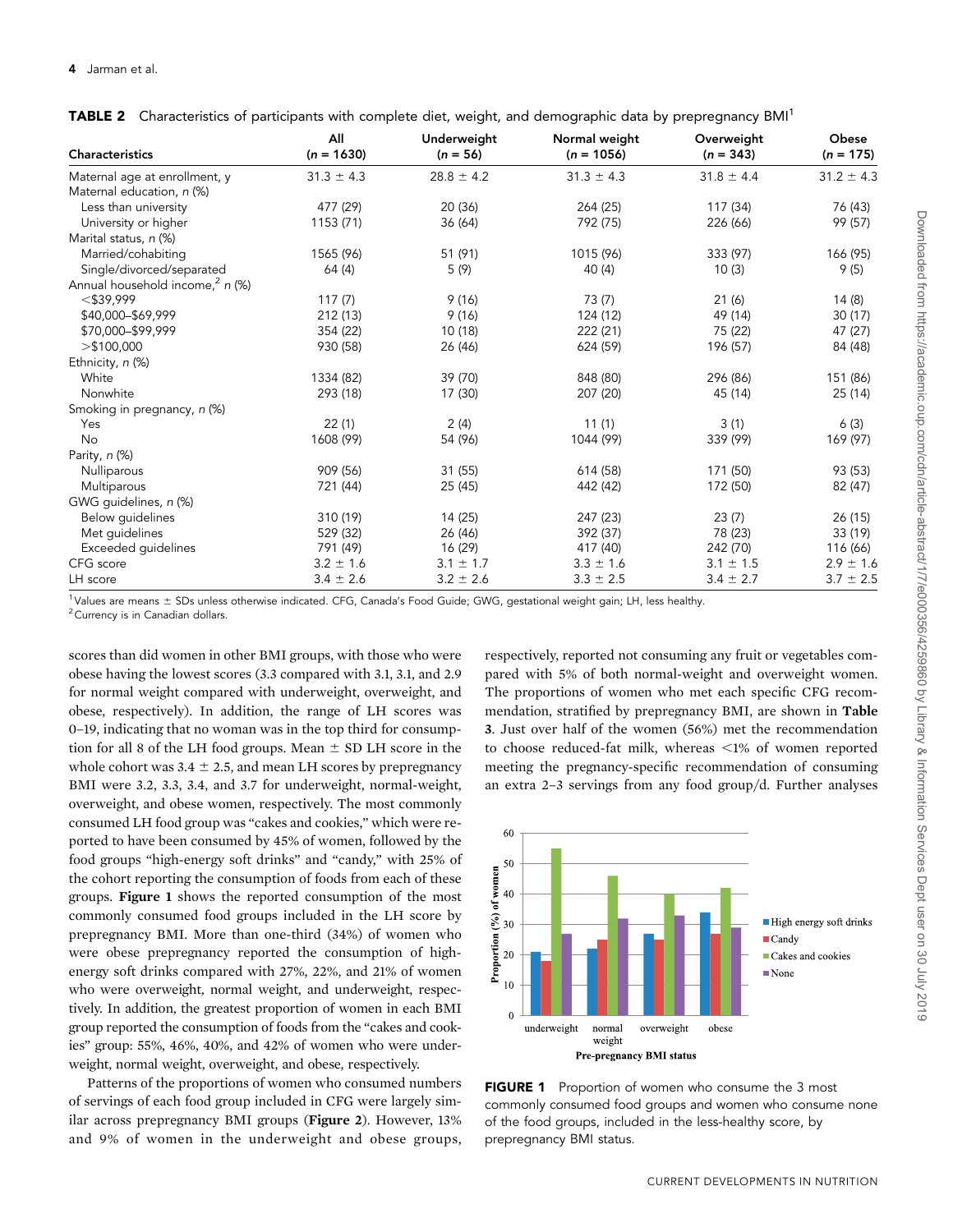





# FIGURE 2 Proportion of women who consume the numbers of servings per day by each food group in Canada's Food Guide, stratified by prepregnancy BMI. Canada's Food Guide recommendations for daily servings of these food groups are as follows: fruit and vegetables, 7–8 servings; grains, 6–7 servings; dairy and alternatives, 2 servings; and meat and alternatives, 2 servings.

showed that  $\leq$ 1% of women consumed 1 extra serving from any food group, whereas none reported the consumption of 4 extra servings, indicating that women were not close to meeting the pregnancy-specific recommendation (data not shown). Compared with women in the normal-weight prepregnancy group, fewer women who were overweight or obese met the recommendations for fruit and vegetable consumption (54% compared with 47% and 41% for overweight and obese women, respectively). In addition, fewer women who were obese met the recommendation for the consumption of 6–7 portions of grains/d than did those who were normal weight (18% compared with 33% for obese and normal-weight women, respectively).

Multivariate regression analyses showed significant associations between several participant characteristics with CFG score and LH score (Table 4). The 2 diet scores were inversely associated with each other, such that each additional 1-point increase in CFG score was associated with a  $-0.04$ -point decrease in LH diet score (95% CI:  $-0.07$ ,  $-0.01$  points). In addition, women with higher levels of education and higher incomes were more likely to have higher CFG scores. Notably, those who were obese were more likely to have lower CFG scores than those who were normal-weight prepregnancy. Conversely, women with higher incomes and those who were younger were more likely to have higher LH diet scores. Furthermore, women who were

**TABLE 3** Proportion of women meeting each of the 9 daily dietary recommendations outlined in CFG, stratified by prepregnancy  $BM<sup>1</sup>$ 

|                                                 |            | Underweight, | Normal weight, | Overweight, | Obese,  |
|-------------------------------------------------|------------|--------------|----------------|-------------|---------|
| <b>CFG</b> recommendation                       | All, n (%) | n (%)        | n (%)          | n (%)       | n (%)   |
| 7-8 servings fruit and vegetables/d             | 827 (51)   | 28 (50)      | 566 (54)       | 161 (47)    | 72 (41) |
| $\geq$ 1 vegetable is an orange vegetable       | 544 (33)   | 19 (34)      | 366 (35)       | 107 (31)    | 52 (30) |
| $\geq$ 1 vegetable is a dark-green vegetable    | 625 (38)   | 16 (29)      | 421 (40)       | 125 (36)    | 63 (36) |
| 6-7 servings grains/d                           | 509 (31)   | 14 (25)      | 353 (33)       | 110 (32)    | 32(18)  |
| $\ge$ 3-3.5 servings of grains are whole grains | 483 (30)   | 18 (32)      | 317 (30)       | 96 (28)     | 52 (30) |
| 2 servings milk and alternatives/d <sup>2</sup> | 673 (41)   | 28 (50)      | 419 (40)       | 146 (43)    | 80 (46) |
| Choosing reduced-fat milk                       | 917 (56)   | 31 (55)      | 598 (57)       | 193 (56)    | 95 (54) |
| 2 servings meat and alternatives/d              | 698 (43)   | 24 (43)      | 467 (44)       | 136 (40)    | 71 (41) |
| Include 2-3 extra servings from any food group  | 8(0.5)     | O            | 6(0.6)         |             | 2(1)    |

<sup>1</sup> CFG, Canada's Food Guide.

 $2$  For women aged <19 y the recommendation is to consume 3–4 servings of milk and alternatives/d and was accounted for in this analysis.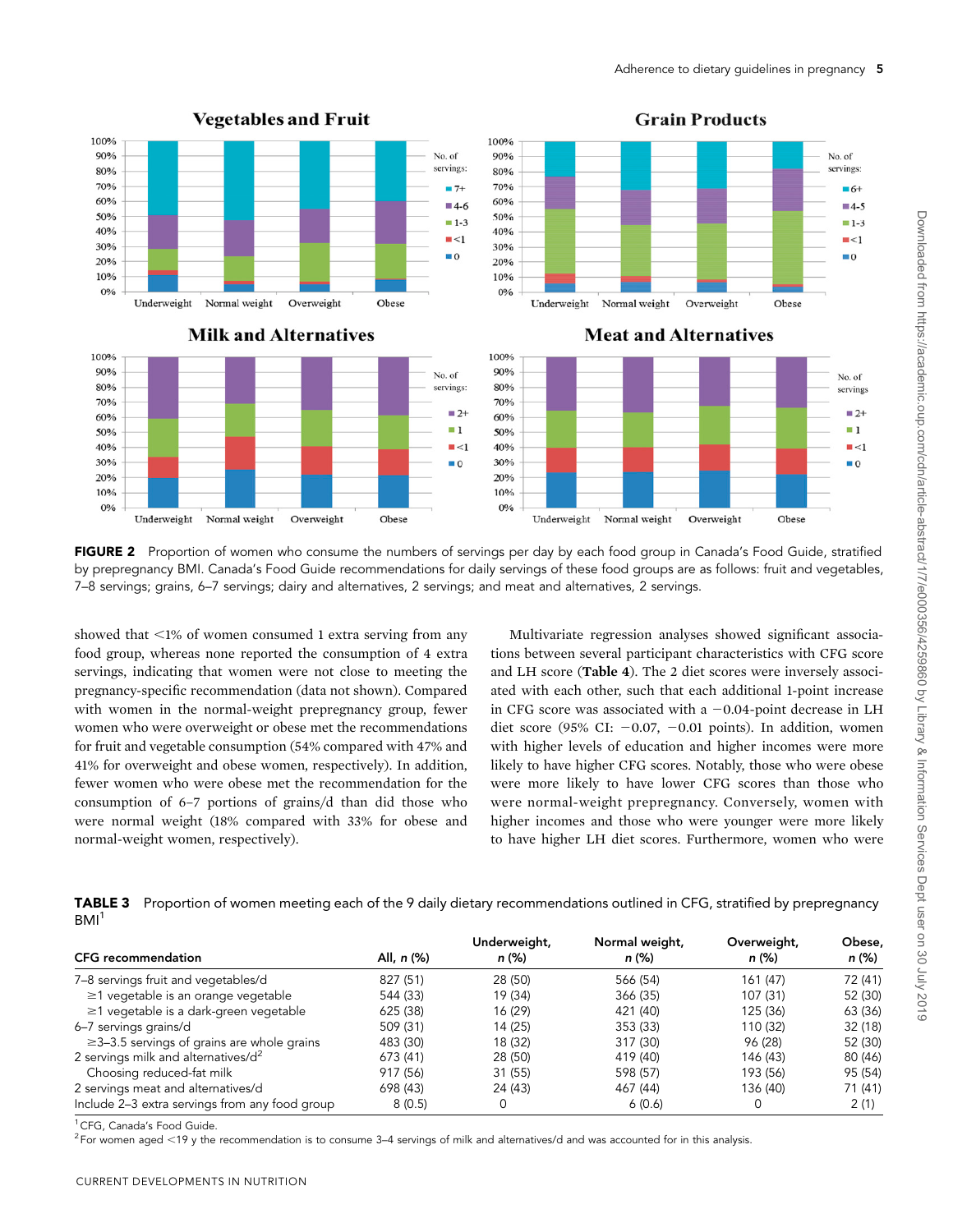| Outcome                         |                                          |                                          |  |  |
|---------------------------------|------------------------------------------|------------------------------------------|--|--|
| Characteristic                  | Model 1: CFG<br>compliance score         | Model 2:<br>LH score                     |  |  |
| CFG compliance score            |                                          | $-0.10$ ( $-0.18$ , $-0.03$ <sup>*</sup> |  |  |
| LH score                        | $-0.04$ ( $-0.07$ , $-0.01$ <sup>*</sup> |                                          |  |  |
| Maternal age                    | $0.01 (-0.01, 0.03)$                     | $-0.04$ ( $-0.07$ , $-0.01$ <sup>*</sup> |  |  |
| Maternal education <sup>2</sup> | $0.18(0.09, 0.27)$ *                     | $-0.03$ ( $-0.18$ , 0.11)*               |  |  |
| Household income <sup>3</sup>   | $0.10(0.02, 0.17)$ *                     | 0.20(0.07, 0.33)                         |  |  |
| Prepregnancy BMI <sup>4</sup>   |                                          |                                          |  |  |
| Underweight                     | $0.04 (-0.40, 0.48)$                     | $-0.11$ ( $-0.81$ , 0.60)                |  |  |
| Overweight                      | $-0.18(-0.37, 0.02)$                     | $0.10 (-0.21, 0.42)$                     |  |  |
| Obese                           | $-0.28$ (-0.53, -0.02)*                  | $0.45(0.04, 0.86)$ *                     |  |  |
| Smoking in pregnancy            | $-0.16$ ( $-0.84$ , 0.53)                | $0.50 (-0.61, 1.6)$                      |  |  |
| Parity <sup>5</sup>             | $-0.01(-0.12, 0.11)$                     | $0.06(-0.12, 0.24)$                      |  |  |

TABLE 4 Characteristics associated with CFG compliance score and LH diet scores<sup>1</sup>

<sup>1</sup>Values are β coefficients (95% CIs). The table shows 2 separate multiple linear regression models with CFG score and LH score as the dependent variables. Models were adjusted for all of the listed variables and for the presence of diabetes. Total  $R^2$  values for models 1 and 2 were 0.03 and 0.02, respectively.  $*P < 0.05$ . CFG, Canada's Food Guide; LH, less healthy.

<sup>2</sup> Maternal education: 1 = less than high school, 2 = high school or higher, 3 = less than university,  $4 =$  university or higher.

<sup>3</sup> Household income (annual, in Canadian dollars):  $1 =$  <\$39,999, 2 = \$40,000–  $$69,999, 3 = $70,000 - $99,999, 4 = $100,000.$ 

<sup>4</sup> Normal weight was the reference category.

 $5$ Parity: 0 = nulliparous, 1 = 1 child, 2 = 2 children, 3 = 3 children, 4 = 4 children.

obese prepregnancy were more likely to have higher LH scores than those who were normal weight ( $\beta$  = 0.45; 95% CI: 0.04, 0.86). Models were adjusted for the presence of diabetes  $(n = 52)$ , and no associations between diabetes and either of the diet scores were observed.

#### **Discussion**

#### Summary of the findings

In this cohort of well-educated, high-income pregnant women in Alberta, we found that self-reported adherence to CFG recommendations during the second trimester of pregnancy was low. Women with better adherence to CFG, as represented by higher CFG scores, tended to report a lower consumption of LH foods. Women who had higher levels of education and income tended to have higher CFG scores, and higher LH diet scores were associated with being younger and having a higher income. The impact of prepregnancy BMI status on specific CFG recommendations was shown by a trend observed in mean CFG and LH scores, in that women who were obese prepregnancy had lower CFG scores and higher LH scores than did those who were normal weight.

### Interpretation

Despite pregnancy tending to be a time of heightened motivation in terms of following health recommendations (18), many women in this cohort were not following the national daily dietary recommendations provided in CFG. A lack of adherence to the nutrition guidelines in the nonpregnant general Canadian population has been shown in other studies. A review of diet quality of  $>$ 33,000 nonpregnant Canadians aged  $>2$  y (19), in which the US Healthy Eating Index was adapted to score diets according to CFG, reported that the majority (82.9%) of Canadians had a diet that "required improvement." Similarly, in an older study in 1543 adults and adolescents in which diet was assessed by using 24-h recall and intakes compared with the 1992 CFG, adherence to recommendations was relatively low (20). This older study also reported that in nonpregnant women, of those aged 18–49 y, 6%, 4%, 29%, and 20% reported the consumption of  $\leq 1$  portion of fruit and vegetables, grains, dairy, and meat and alternatives, respectively. This is comparable to pregnant women in our study in which 8%, 7%, 30%, and 29% reported the consumption of  $\leq 1$  portion of fruit and vegetables, grain, dairy, and meat and alternatives, respectively. This is of concern because it is an indication that, despite the reformulation of CFG guidelines in 2007, dietary patterns reported by Canadian women still need attention. Drawing comparisons between women in our study and nonpregnant Canadian women is appropriate, because all but one of the recommendations included in the formulation of our score are targeted to women aged 19–50 y in general, with only one food-based recommendation being made especially for pregnant women. It was of interest that ,1% of women reported the consumption of the pregnancyspecific recommendation of 2–3 extra servings from any food group/d and that further analyses showed that this was due to women consuming fewer food servings rather than too many. Studies have indicated that awareness and knowledge of national dietary guidelines vary in the population. In a survey of 1210 nonpregnant adults in Canada, 86.5% of persons reported to have a general awareness of CFG and 82.5% reported to have specific knowledge of the recommendations (21). However, the extent of the participants' specific knowledge was not explored.

There is a paucity of studies that assess adherence to national dietary guidelines in pregnancy. However, in Australia, a crosssectional study in 388 pregnant women reported that adherence to their national dietary guidelines was generally low, which is consistent with the findings of our study (22). In that study, women completed an FFQ along with questions testing participant knowledge of the Australian Dietary Guidelines for Healthy Eating. The authors found that only  $\sim$ 34% were aware of the dietary guidelines and that the majority of women were not meeting the recommendations for numbers of servings of fruit and vegetables, dairy, and breads and cereals, whereas 52% exceeded the guidelines for meat consumption. These findings were despite the fact that women also reported to be motivated and confident that they had healthy diets during pregnancy. Given the time and resources used to develop national dietary guidelines, it is of concern that apparent adherence is so low. Currently, the promotion of CFG is included in Health Canada's information for health care providers "Prenatal Nutrition Guidelines for Health Professionals: Gestational Weight Gain" (23), which recommends that practitioners direct women to follow CFG as part of their prenatal care.

We observed an inverse association between reported CFG and LH score, which suggests that those who met more CFG recommendations were not simply those who were generally eating more of all foods. Other studies of dietary patterns have consistently shown similar associations (24, 25). Two large cohort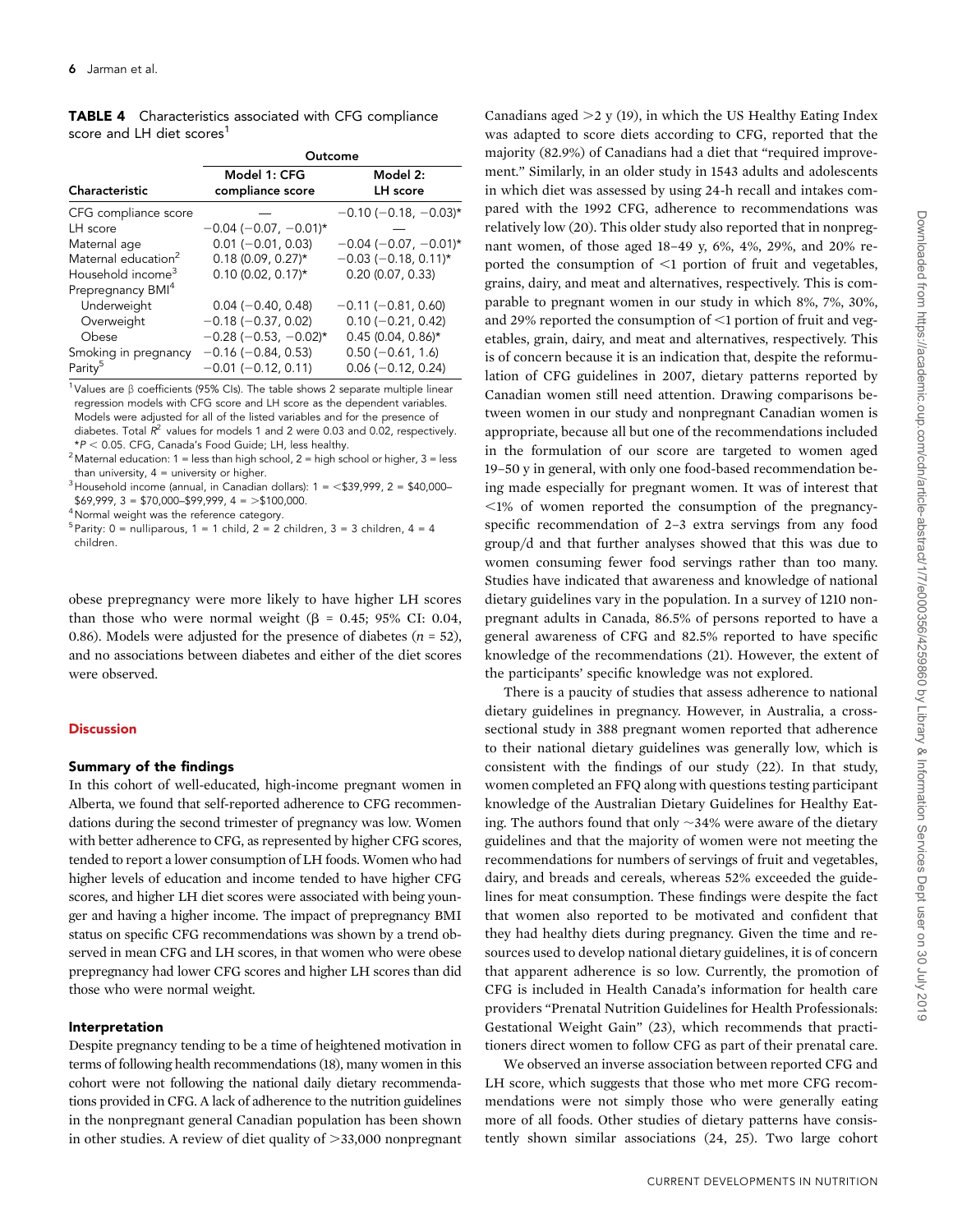studies in women in the United Kingdom showed that, in both prepregnancy and during pregnancy, those who consumed a diet rich in fruit, vegetables, and whole grains were also less likely to consume energy-dense, nutrient-poor foods such as chips, fries, and refined grains, and vice versa. We also observed that women with higher levels of education tended to report the consumption of diets more adherent to CFG recommendations. This is consistent with the findings from other studies, which showed that higher levels of education are associated with greater awareness (7) and adherence to dietary guidelines (22).

Although we observed a significant association indicating that women who were obese prepregnancy had higher LH scores and lower CFG scores than women with normal prepregnancy BMI, the effect sizes were minimal. However, this indication that diet quality during pregnancy is lower in those who are obese prepregnancy is consistent with findings from large cohort studies, including the Framingham and NHANES studies (26, 27). It was of interest that mean CFG scores were the same in women in the underweight and overweight categories. One possible explanation is that the underweight women were not consuming enough servings to meet the CFG recommendations because, in general, they ate less, whereas the overweight women were not consuming enough servings of the foods to meet CFG recommendations but were getting more of their calories from LH foods, indicated by a difference in mean LH score.

In our study, more women who were overweight or obese exceeded GWG guidelines. In a previous study in the same cohort we also observed that the trajectories of GWG were very similar across prepregnancy BMI groups (12). In a health care system in which GWG guidelines are based on prepregnancy BMI, it may be necessary to tailor dietary guidelines as well. This conclusion is shared by the Academy of Nutrition and Dietetics (formerly the American Dietetic Association), which reported that prepregnancy BMI and rates of GWG should be taken into account when providing dietary guidance to pregnant women (13). Although more research is required to explore this hypothesis, the idea that CFG may need to be revisited is consistent with previous suggestions that the lack of guidance concerning LH foods and the high energy intake that would be experienced if the CFG recommendations were followed would promote tacit overconsumption of calories in an "obesogenic environment" (28–30).

### Strengths and limitations

This study was not without limitations. The use of a single 24-h recall for dietary assessment presents challenges. Because 24-h recalls tend to underestimate habitual intakes, it is possible that more of the CFG recommendations were being met over the longer term than was captured in our scoring method. However, studies that aimed to assess the relative validity of dietary assessment tools have suggested that those with higher levels of education may report diet more accurately (31); and in our population, 77% of women had a university-level education. In addition, underreporting is often associated with social-desirability bias, with the LH food groups being underreported (32). Therefore, it is possible that any underestimation in our study would be more likely to have occurred in the LH score rather than in the CFG score. However, our analyses were

carried out at a food-group level, which is likely to vary less than the reporting of individual foods. Studies of dietary patterns during pregnancy with the use of repeated dietary assessment methods have shown that women are unlikely to vary in their food choices throughout pregnancy (33–35). In addition, CFG recommendations are for daily intake; therefore, we expect that our dietary assessment was useful for ranking women according to their adherence to CFG recommendations. An additional challenge was presented by creating a scoring approach that not only accounted for adherence to CFG recommendations but also attempted to account for the consumption of LH foods. Although Health Canada has developed a tool for assessing diets reported in surveillance activities (36), a recent study concluded that it was not suitable for use in analyses that aimed to use adherence to CFG as an exposure related to a health outcome (37). Finally, reliance on self-reported prepregnancy weight may have caused some women to be misclassified in their prepregnancy BMI categories. However, in an earlier publication describing patterns of GWG in this same cohort, we showed that BMI calculated by using self-reported prepregnancy weight was a reasonable estimate (12).

A key strength of our study is that our score is simple to use and provides an assessment that reflects overall adherence, which could be used in analyses of predictors and outcomes associated with this diet pattern. Because CFG does not include quantifiable recommendations on the consumption of LH foods, a separate score was necessary to account for the consumption of these foods as well. Other strengths of our study are that, in a large, contemporary cohort, this is the first study to our knowledge that assesses adherence to CFG recommendations in pregnancy. Overall, this simple scoring system allows for easy interpretation and is likely to be transferable to other studies that assess adherence to national dietary guidelines.

#### Conclusions

We developed a simple score to reflect adherence to Canadian dietary guidelines and the consumption of LH foods during pregnancy. Our observations suggest that adherence to national dietary recommendations in pregnancy is low and is an important area for further research to tease out the extent to which low adherence is due to lack of awareness, or if other factors are in play. Thus, future research to better understand the barriers to and facilitators of good-quality diets during pregnancy needs to take a mixed-methods approach. Observational data need to be complemented by robust qualitative research to unravel the complexity of the influences on diet in pregnancy. In addition, future research must involve both practitioners and women in order to advance practices that better support women to have healthy diets and gain appropriate amounts of weight during pregnancy.

### Acknowledgments

We thank Mette Madsen, Sarah Loehr, Dayna-Lynn Dymianiw, Anne Gilbert, Ala Qabaja, Andrea Deane, Lubna Anis, and Yan Yuan for their assistance with data collection, preparation, and database development. The authors' responsibilities were as follows—MJ: designed the study with the guidance of PJR and RCB, conducted the analyses, and wrote the manuscript with assistance